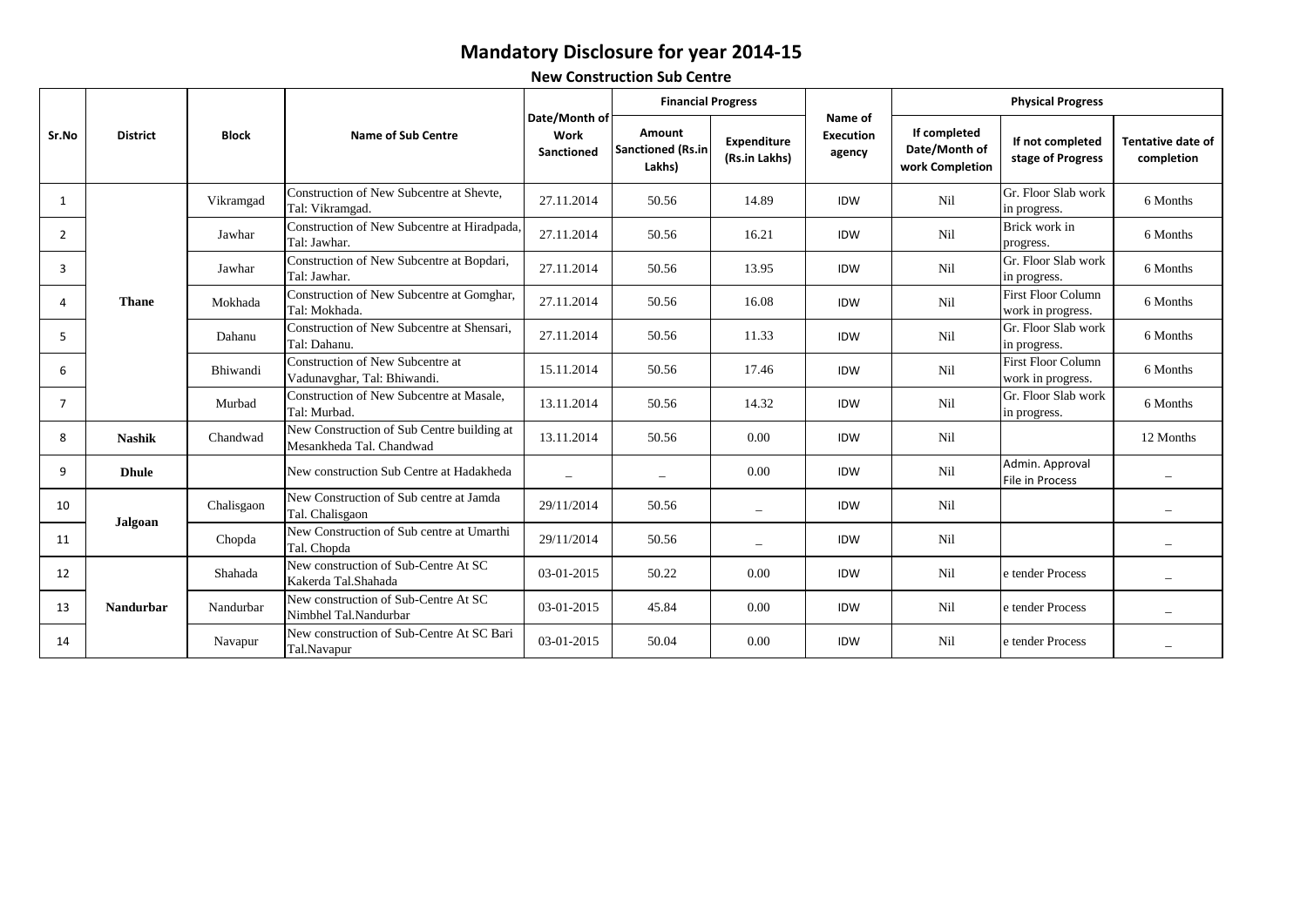|       |                 |              | <b>Name of Sub Centre</b>                                                   |                                     | <b>Financial Progress</b>                    |                                     |                                | <b>Physical Progress</b>                         |                                             |                                 |
|-------|-----------------|--------------|-----------------------------------------------------------------------------|-------------------------------------|----------------------------------------------|-------------------------------------|--------------------------------|--------------------------------------------------|---------------------------------------------|---------------------------------|
| Sr.No | <b>District</b> | <b>Block</b> |                                                                             | Date/Month of<br>Work<br>Sanctioned | Amount<br><b>Sanctioned (Rs.in</b><br>Lakhs) | <b>Expenditure</b><br>(Rs.in Lakhs) | Name of<br>Execution<br>agency | If completed<br>Date/Month of<br>work Completion | If not completed<br>stage of Progress       | Tentative date of<br>completion |
| 15    |                 |              | New Construction of Sub Centre Building at<br>SC Takli Kolte                | 17/12/2014                          | 50.56                                        | 0.00                                | IDW                            | Nil                                              | Work started                                | 6 Months                        |
| 16    |                 |              | New Construction of Sub Centre Building at<br><b>SC</b> Dhambori            | 17/12/2014                          | 50.36                                        | 0.00                                | <b>IDW</b>                     | Nil                                              | Work started                                | 6 Months                        |
| 17    |                 | Aurangabad   | New Construction of Sub Centre Building at<br>SC Navghavan, Tal. Aurangabad | 17/12/2014                          | 50.50                                        | 0.00                                | IDW                            | Nil                                              | Work started                                | 6 Months                        |
| 18    | Aurangabad      | Sillod       | New Construction of Sub Centre Building at<br>SC Georai Semi, Tal. Sillod   | 17/12/2014                          | 50.52                                        | 0.00                                | IDW                            | Nil                                              | Work started                                | 6 Months                        |
| 19    |                 | Gangapur     | New Construction of Sub Centre Building at<br>SC Lakhmapur, Tal. Gangapur   | 17/12/2014                          | 50.36                                        | 0.00                                | IDW                            | Nil                                              | Work started                                | 6 Months                        |
| 20    |                 | Aurangabad   | New Construction of Sub Centre Building at<br>SC Gandheli, Tal. Aurangabad  | 17/12/2014                          | 50.52                                        | 0.00                                | IDW                            | Nil                                              | Work started                                | 6 Months                        |
| 21    |                 | Aurangabad   | New Construction of Sub Centre Building at<br>SC Tondoeli, Tal. Aurangabad  | 17/12/2014                          | 50.36                                        | 0.00                                | IDW                            | Nil                                              | Work started                                | 6 Months                        |
| 22    |                 | Beed         | New Construction of subcentre at<br>Pimpalwadi tal. Beed                    | 21-01-2015                          | 50.48                                        | 0.00                                | IDW                            | Nil                                              | Work in Progress.                           | 06 Month                        |
| 23    |                 | <b>Beed</b>  | New Construction of subcentre at Rajuri<br>Ghodka tal. Beed                 | 21-01-2015                          | 50.55                                        | 0.00                                | IDW                            | Nil                                              | Work in Progress.                           | 06 Month                        |
| 24    |                 | Kaij         | New Construction of subcentre at Massajog<br>tal. Kaij                      | 21-01-2015                          | 50.56                                        | 0.00                                | IDW                            | Nil                                              | Work in Progress.                           | 06 Month                        |
| 25    |                 | Georai       | New Construction of subcentre at Gangawadi<br>tal. Georai                   | 21-01-2015                          | 50.56                                        | 0.00                                | IDW                            | Nil                                              | Work in Progress.                           | 06 Month                        |
| 26    | <b>Beed</b>     | Ashti        | New Construction of subcentre at<br>Salewadagaon tal. Ashti                 | 21-01-2015                          | 50.56                                        | 0.00                                | IDW                            | Nil                                              | Ground Floor<br>Column work in<br>progress. | 06 Month                        |
| 27    |                 | Ashti        | New Construction of subcentre at Mangrun<br>tal. Ashti                      | 21-01-2015                          | 50.50                                        | 0.00                                | IDW                            | Nil                                              | Ground Floor<br>Column work in<br>progress. | 06 Month                        |
| 28    |                 | Ambegoji     | New Construction of subcentre at Khaparton<br>tal. Ambegoji                 | 21-01-2015                          | 50.46                                        | 0.00                                | <b>IDW</b>                     | Nil                                              | Work in Progress.                           | 06 Month                        |
| 29    |                 | Beed         | New Construction of subcentre at Limbarui<br>tal. Beed                      |                                     | 50.56                                        | 0.00                                | IDW                            | Nil                                              | Admin. Approval<br>File in Process          | 06 Month                        |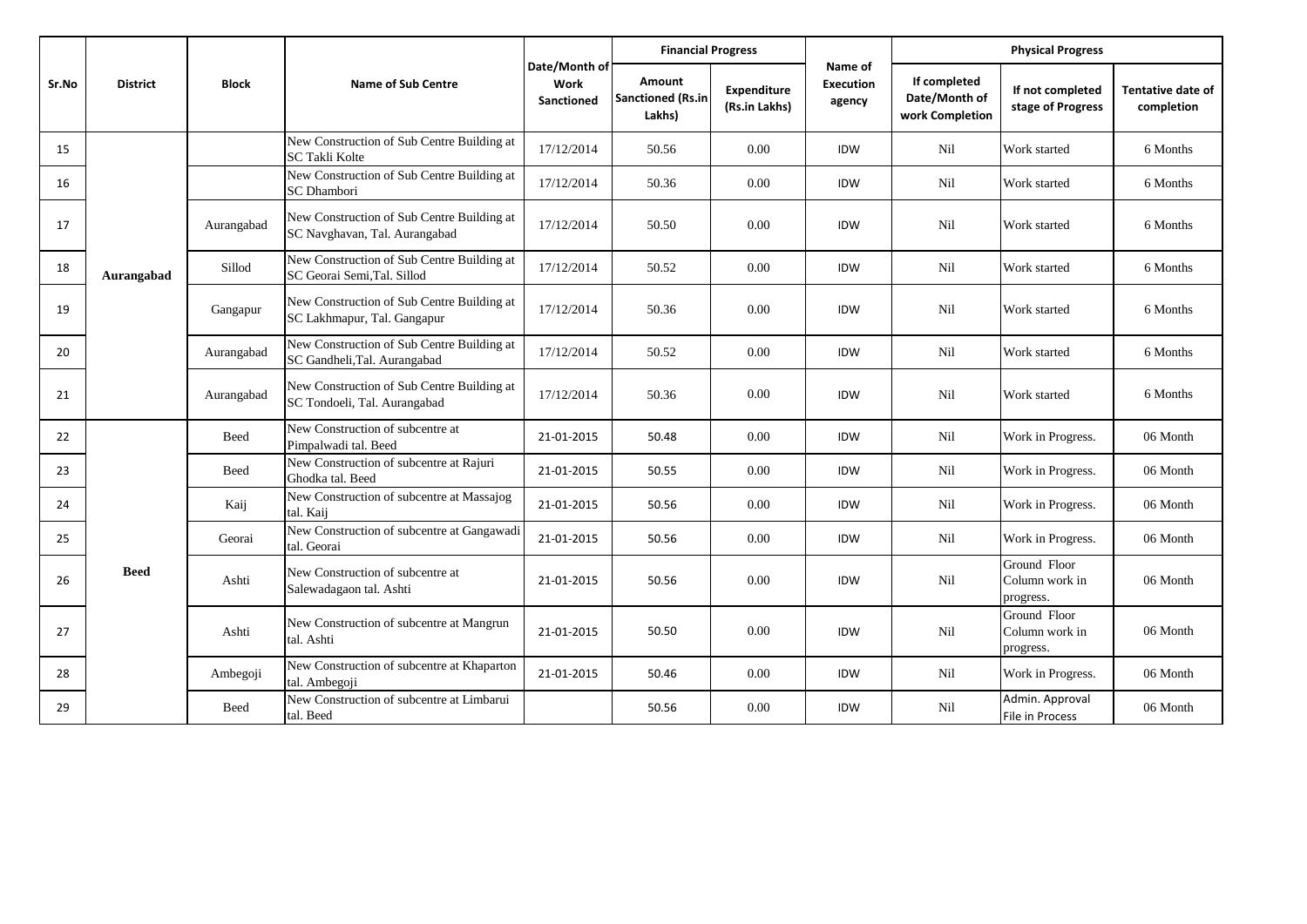|       |                 |               |                                                              |                                     | <b>Financial Progress</b>                    |                              |                                       |                                                  | <b>Physical Progress</b>                          |                                        |  |
|-------|-----------------|---------------|--------------------------------------------------------------|-------------------------------------|----------------------------------------------|------------------------------|---------------------------------------|--------------------------------------------------|---------------------------------------------------|----------------------------------------|--|
| Sr.No | <b>District</b> | <b>Block</b>  | <b>Name of Sub Centre</b>                                    | Date/Month of<br>Work<br>Sanctioned | Amount<br><b>Sanctioned (Rs.in</b><br>Lakhs) | Expenditure<br>(Rs.in Lakhs) | Name of<br><b>Execution</b><br>agency | If completed<br>Date/Month of<br>work Completion | If not completed<br>stage of Progress             | <b>Tentative date of</b><br>completion |  |
| 30    |                 | Bhokardan     | New Construction of suncentre at Phatepur<br>Tal. Bhokardan  |                                     | 50.00                                        |                              | <b>IDW</b>                            | Nil                                              | File forward to Hon<br>collector for<br>Scrutiny. |                                        |  |
| 31    |                 | Bhokardan     | New Construction of suncentre at Nanj Tal<br>Bhokardan       | $\overbrace{\phantom{1232211}}$     | 50.00                                        |                              | IDW                                   | Nil                                              | File forward to Hon<br>collector for<br>Scrutiny. |                                        |  |
| 32    | Jalna           | Jalna         | New Construction of suncentre at Kumlepal<br>Tal. Jalna      | 26-12-2014                          | 50.00                                        | 13.21                        | IDW                                   | Nil                                              | Slab work in<br>progress                          | 6 Month                                |  |
| 33    |                 | Jalna         | New Construction of suncentre at Nahva<br>Tal. Jalna         | 26-12-2014                          | 50.00                                        | 12.53                        | <b>IDW</b>                            | Nil                                              | Slab work in<br>progress                          | 6 Month                                |  |
| 34    |                 | Badnapur      | New Construction of suncentre at Kinhola<br>Tal. Badnapur    | 26-12-2014                          | 50.00                                        | 7.57                         | IDW                                   | Nil                                              | Slab work in<br>progress                          | 6 Month                                |  |
| 35    |                 | Mantha        | New Construction of suncentre at<br>Kedarwadki Tal. Mantha   |                                     | 50.00                                        |                              | IDW                                   | Nil                                              | File towards SDM<br>partur office.                |                                        |  |
| 36    |                 | Parbhani      | New Construction of Sub Centre at<br>Maldsona Tal. Parbhani  | 29/11/2014                          | 50.56                                        | 5.29                         | IDW                                   | Nil                                              | Plinth level                                      | 1 Year                                 |  |
| 37    |                 | Palam         | New Construction of Sub Centre at<br>Sarfarajpur Tal. Palam  | 29/11/2014                          | 50.56                                        | 0.00                         | IDW                                   | Nil                                              | Footing level                                     | 1 Year                                 |  |
| 38    | Parbhani        | Manwat        | New Construction of Sub Centre at<br>Sawargaon Tal. Manwat   | 29/11/2014                          | 50.56                                        | 3.30                         | IDW                                   | Nil                                              | Plinth level                                      | 1 Year                                 |  |
| 39    |                 | Parbhani      | New Construction of Sub Centre at Mirkhel<br>Tal. Parbhani   | 29/11/2014                          | 50.56                                        | 6.24                         | IDW                                   | Nil                                              | Plinth level                                      | 1 Year                                 |  |
| 40    |                 | Parbhani      | New Construction of Sub Centre at<br>Sadegaon Tal. Parbhani  | 29/11/2014                          | 50.56                                        | 9.17                         | <b>IDW</b>                            | Nil                                              | Plinth level                                      | 1 Year                                 |  |
| 41    |                 | Gangakhed     | Construction of S.C. New Bldg. At. Kodri<br>Tal. Gangakhed   | 29/11/2014                          | 50.56                                        | 0.00                         | <b>IDW</b>                            | Nil                                              | Footing level                                     | 1 Year                                 |  |
| 42    |                 | Ardhapur      | New Constrcution of Subcentre at<br>Pimpalgaon Tal. Ardhapur | 29-12-2014                          | 50.56                                        | 0.00                         | IDW                                   | Nil                                              |                                                   | 12 Month                               |  |
| 43    | <b>Nanded</b>   | <b>Bhokar</b> | New Constrcution of Subcentre at Raikhod<br>Tal. Bhokar      | 29-12-2014                          | 50.56                                        | 0.00                         | IDW                                   | Nil                                              | Retender                                          | 12 Month                               |  |
| 44    |                 | Nanded        | New Constrcution of Subcentre at Jaldhara<br>tanda           | 29-12-2014                          | 50.56                                        | 0.00                         | <b>IDW</b>                            | Nil                                              |                                                   | 12 Month                               |  |
| 45    |                 | Naigaon       | New Constrcution of Subcentre at<br>Dongargaon Tal Naigaon   | 29-12-2014                          | 50.56                                        | 4.00                         | <b>IDW</b>                            | Nil                                              |                                                   | 12 Month                               |  |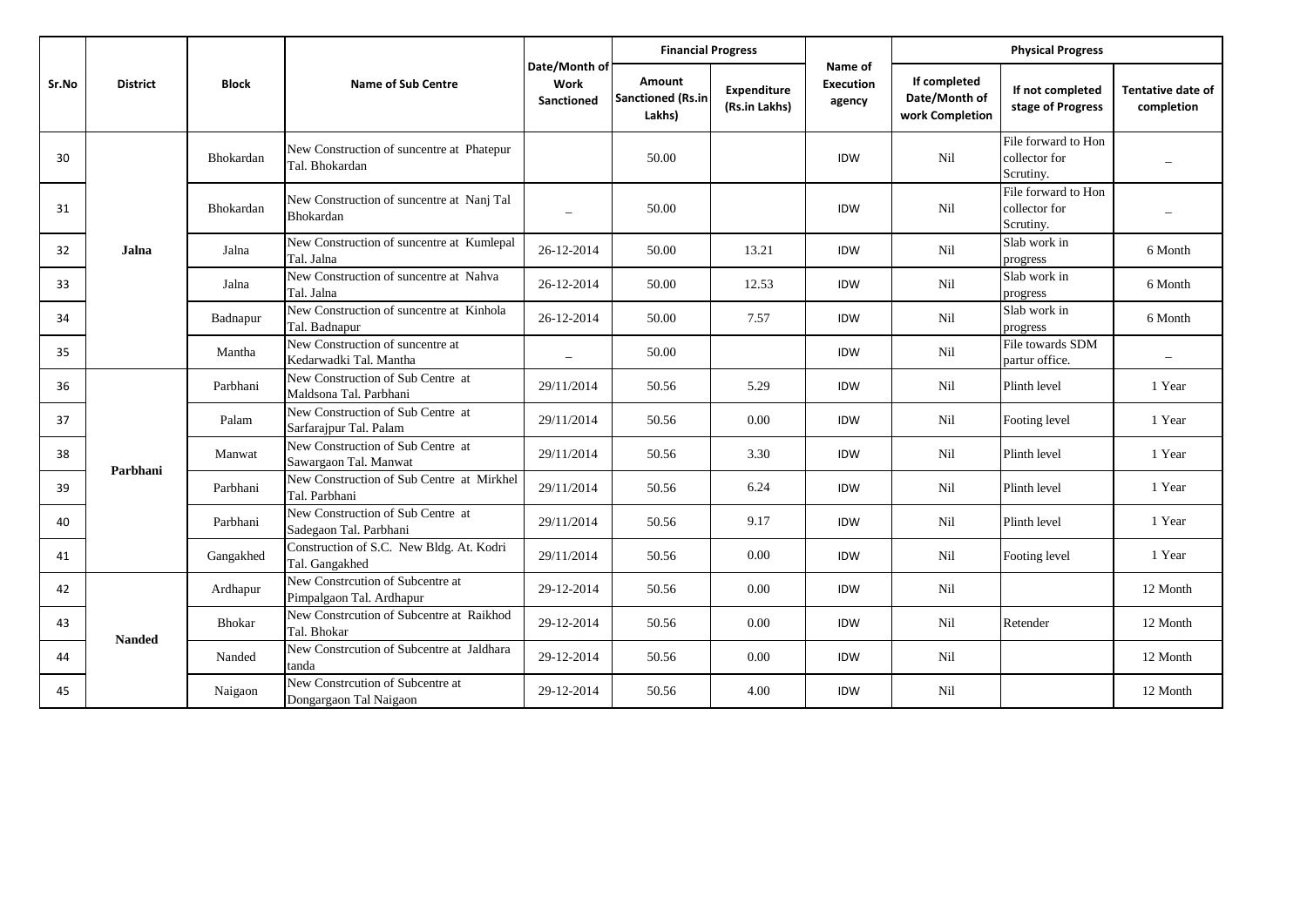|       |                 |                         |                                                                            |                                                                                                                                                                                                                  | <b>Financial Progress</b>             |                                        |            | <b>Physical Progress</b> |                                      |                          |
|-------|-----------------|-------------------------|----------------------------------------------------------------------------|------------------------------------------------------------------------------------------------------------------------------------------------------------------------------------------------------------------|---------------------------------------|----------------------------------------|------------|--------------------------|--------------------------------------|--------------------------|
| Sr.No | <b>District</b> | <b>Block</b>            | <b>Name of Sub Centre</b>                                                  | Date/Month of<br>Name of<br>If completed<br>Amount<br>Work<br><b>Execution</b><br>Expenditure<br><b>Sanctioned (Rs.in</b><br>Date/Month of<br>Sanctioned<br>agency<br>(Rs.in Lakhs)<br>Lakhs)<br>work Completion | If not completed<br>stage of Progress | <b>Tentative date of</b><br>completion |            |                          |                                      |                          |
| 46    | Hingoli         | Sengaon                 | New Construction of Subcentre at Limbala<br>Tanda Tq. Sengaon              | 12.12.2014                                                                                                                                                                                                       | 50.56                                 | $\overline{a}$                         | IDW        | Nil                      | Work Order Stage                     |                          |
| 47    |                 | <b>Basmat</b>           | New Construction of Subcentre at Satephal<br>Tq.Basmat                     | 12.12.2014                                                                                                                                                                                                       | 50.56                                 |                                        | IDW        | Nil                      | Land Not Available                   |                          |
| 48    |                 | Sengaon                 | New Construction of Subcentre at Jamdya<br>Tq.Sengaon                      | 12.12.2014                                                                                                                                                                                                       | 50.56                                 |                                        | IDW        | Nil                      | Work Order Stage                     |                          |
| 49    |                 | Hingoli                 | New Construction of Subcentre at Chorjavla<br>Tq.Hingoli                   | 12.12.2014                                                                                                                                                                                                       | 50.56                                 |                                        | IDW        | Nil                      | Work Order Stage                     |                          |
| 50    |                 | Hingoli                 | New Construction of Subcentre at Durg<br>Sagavi Tq. Hingoli                | 12.12.2014                                                                                                                                                                                                       | 50.56                                 |                                        | IDW        | <b>Nil</b>               | Work Order Stage                     |                          |
| 51    |                 | Hingoli                 | New Construction of Subcentre at Bori<br>Shikari Tq. Hingoli               | 12.12.2014                                                                                                                                                                                                       | 50.56                                 |                                        | IDW        | Nil                      | Work Order Stage                     |                          |
| 52    |                 | Dhamangaon Rly          | New construction of subcentre at Shendurjan<br>Tq. Dhamangaon Rly          | 11.11.2014                                                                                                                                                                                                       | 50.56                                 | 0.00                                   | IDW        | Nil                      | Layout Level                         | 8 Months                 |
| 53    |                 | Dhamangaon Rly          | New construction of subcentre at Warud<br>Bagaji Ta. Dhamangaon Rly.       | 11.11.2014                                                                                                                                                                                                       | 50.56                                 | 0.00                                   | IDW        | Nil                      | <b>Tendering Level</b><br>Third Call |                          |
| 54    | Amravati        | Nandgaon<br>Khandeshwar | New construction of subcentre at Veni<br>Ganeshpur Tq.Nandgaon Khandeshwar | 11.11.2014                                                                                                                                                                                                       | 50.56                                 | 0.00                                   | IDW        | Nil                      | <b>Tendering Level</b><br>Third Call |                          |
| 55    |                 | Tiwasa                  | New construction of subcentre at Malegaon<br>Tq. Tiwasa                    | 11.11.2014                                                                                                                                                                                                       | 50.56                                 | 0.00                                   | <b>IDW</b> | Nil                      | Layout Level                         | 8 Months                 |
| 56    |                 | Achalpur                | New construction of subcentre at Haram<br>Tq.Achalpur                      | 11.11.2014                                                                                                                                                                                                       | 50.56                                 | 0.00                                   | IDW        | Nil                      | Layout Level                         | 8 Months                 |
| 57    |                 | Lonar                   | New Construction of Sub Centre building at<br>SC Dhaba Tal. Lonar          | 17-11-2014                                                                                                                                                                                                       | 50.55                                 | $\equiv$                               | IDW        | <b>Nil</b>               |                                      |                          |
| 58    | <b>Buldhana</b> | Buldana                 | New Construction of Sub Centre building at<br>SC Sav Tq. Buldana           |                                                                                                                                                                                                                  | $\overline{\phantom{0}}$              | $\overline{\phantom{0}}$               | IDW        | Nil                      |                                      |                          |
| 59    |                 | Chikhli                 | New Construction of Sub Centre building at<br>SC Jambhora Tq. Chikhli      | 17-11-2014                                                                                                                                                                                                       | 50.49                                 | $\overline{\phantom{0}}$               | IDW        | Nil                      |                                      | $\overline{\phantom{0}}$ |
| 60    |                 | Malegoan                | New Constrcution of subcentre Baurad. Tq.<br>Malegoan                      | 19.01.2015                                                                                                                                                                                                       | 50.56                                 | 0.00                                   | IDW        | Nil                      | In Work Order<br>Process             |                          |
| 61    |                 | Malegoan                | New Constrcution of subcentre Kolgaon. Tq.<br>Malegaon                     | 19.01.2015                                                                                                                                                                                                       | 50.56                                 | 0.00                                   | IDW        | Nil                      | In Work Order<br>Process             |                          |
| 62    | Washim          | Washim                  | New Constrcution of subcentre Wara Ja. Tq.<br>Washim                       | $\overline{\phantom{a}}$                                                                                                                                                                                         | $\overline{\phantom{0}}$              | $\qquad \qquad -$                      | <b>IDW</b> | <b>Nil</b>               | Land Not Available                   |                          |
| 63    |                 | Washim                  | New Constrcution of subcentre Surkundi Tq.<br>Washim                       |                                                                                                                                                                                                                  |                                       |                                        | IDW        | Nil                      | Land Not Available                   |                          |
| 64    |                 | Washim                  | New Constrcution of subcentre Tornala Tq.<br>Washim                        |                                                                                                                                                                                                                  |                                       |                                        | <b>IDW</b> | Nil                      | Land Not Available                   |                          |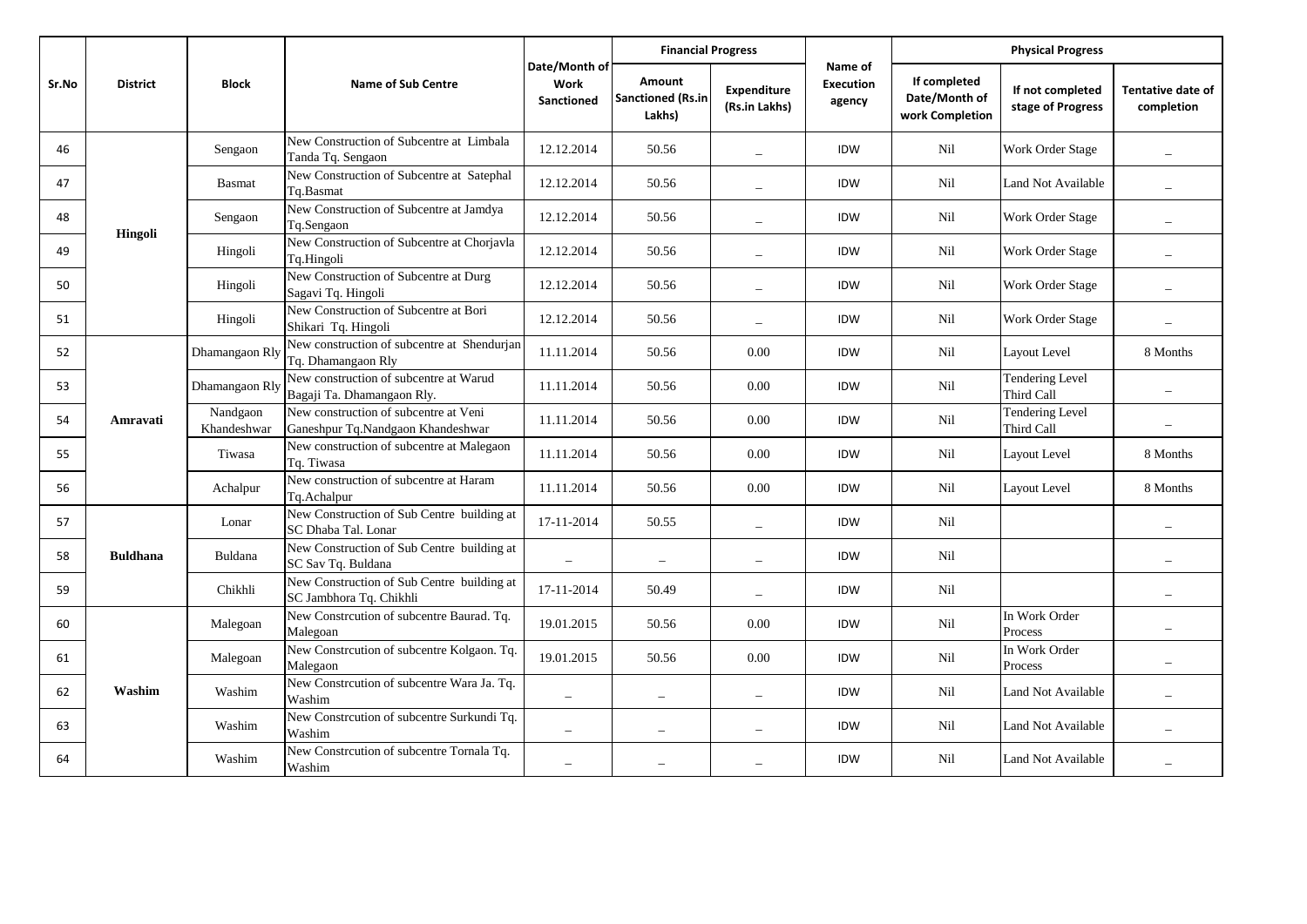| Sr.No |                 |              |                                                                          |                                            | <b>Financial Progress</b>                           |                              |                                       | <b>Physical Progress</b>                         |                                                                         |                                        |  |
|-------|-----------------|--------------|--------------------------------------------------------------------------|--------------------------------------------|-----------------------------------------------------|------------------------------|---------------------------------------|--------------------------------------------------|-------------------------------------------------------------------------|----------------------------------------|--|
|       | <b>District</b> | <b>Block</b> | <b>Name of Sub Centre</b>                                                | Date/Month of<br>Work<br><b>Sanctioned</b> | <b>Amount</b><br><b>Sanctioned (Rs.in</b><br>Lakhs) | Expenditure<br>(Rs.in Lakhs) | Name of<br><b>Execution</b><br>agency | If completed<br>Date/Month of<br>work Completion | If not completed<br>stage of Progress                                   | <b>Tentative date of</b><br>completion |  |
| 65    |                 | Ner          | New Construction of subcentre at<br>Bramanwada tq. Ner                   | 27-11-2014                                 | 50.56                                               | 0.00                         | <b>IDW</b>                            | Nil                                              | Bid opening stage<br>Pending Due To<br>Acharsanhita Of<br>Grampanchayat | 12 month                               |  |
| 66    |                 | Ner          | New Construction of subcentre at Sarangpur<br>tq. Ner                    | 27-11-2014                                 | 50.56                                               | 0.00                         | IDW                                   | Nil                                              | Bid opening stage<br>Pending Due To<br>Acharsanhita Of<br>Grampanchayat | 12 month                               |  |
| 67    | Yavatmal        | Arni         | New Construction of subcentre at Mahalungi<br>Tq. Arni                   | $\overline{\phantom{a}}$                   | $\overline{\phantom{m}}$                            |                              | IDW                                   | Nil                                              |                                                                         |                                        |  |
| 68    |                 | Zarijamni    | New Construction of subcentre at Jamni<br>Gavara tq. Zarijamni           | 27-11-2014                                 | 50.56                                               | 0.00                         | <b>IDW</b>                            | Nil                                              | Bid opening stage<br>Pending Due To<br>Acharsanhita Of<br>Grampanchayat | 12 month                               |  |
| 69    |                 | Arni         | New Construction of subcentre at chikhali<br>Tq. Arni                    | 20-12-2014                                 | 50.56                                               | 0.00                         | IDW                                   | Nil                                              | Bid opening stage<br>Pending Due To<br>Acharsanhita Of<br>Grampanchayat | 12 month                               |  |
| 70    | <b>Bhandara</b> | Pouni        | New Construction of subcentre at Chichal Ta.<br>Pouni                    | 11-11-2014                                 | 50.56                                               | 11.33                        | IDW                                   | Nil                                              | Work is at Lintel<br>Level                                              | 6 Months                               |  |
| 71    |                 | Arjuni II    | New Construction of Sub Centre building at<br>Ariuni II                  | 28/11/2014                                 | 50.56                                               | $\overline{\phantom{0}}$     | <b>IDW</b>                            | Nil                                              |                                                                         | $\overline{\phantom{0}}$               |  |
| 72    |                 | Goregaon     | New Construction of Sub Centre building at<br>Pindkepar In Tah. Goregaon | 28/11/2014                                 | 50.56                                               | $\overline{\phantom{0}}$     | <b>IDW</b>                            | Nil                                              |                                                                         | $\overline{\phantom{0}}$               |  |
| 73    | Gondia          | Gondia       | New Construction of Sub Centre building at<br>Kudwa In Tah. Gondia       | 28/11/2014                                 | 50.56                                               | $\equiv$                     | IDW                                   | Nil                                              |                                                                         | $\equiv$                               |  |
| 74    |                 | Gondia       | New Construction of Sub Centre building at<br>Mahalgaon In Tah. Gondia   | 28/11/2014                                 | 50.56                                               | $\overline{a}$               | <b>IDW</b>                            | Nil                                              |                                                                         |                                        |  |
| 75    |                 | Arjuni Mor   | New Construction of Sub Centre building at<br>Parsodi In Tah. Arjuni Mor | 28/11/2014                                 | 50.56                                               | $\overline{\phantom{0}}$     | <b>IDW</b>                            | Nil                                              |                                                                         |                                        |  |